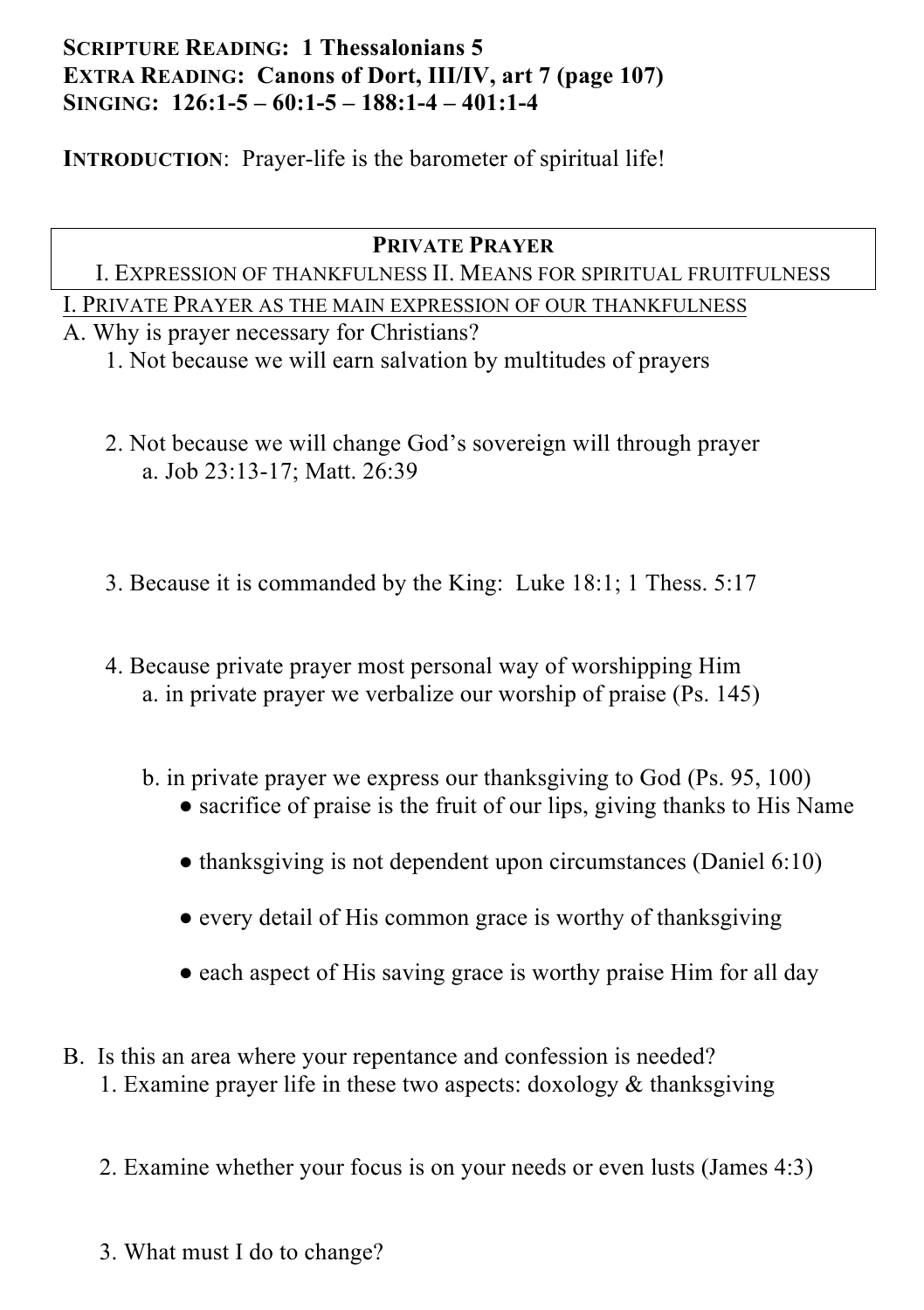a. Have you set aside a daily period of 'closet time?' (Daniel 6)

b. Are you 'reading and meditating' with an eye on praising God? • Reading and meditation are parents of prayer: Ps. 40:5

## II. PRIVATE PRAYERS IS GOD'S MEANS *TO INCREASE OUR SPIRITUAL FRUITFULNESS*

- A. Spiritual barrenness is generally fruit of sinful neglect in spiritual duties
	- 1. Prov. 13:4 *The soul of the diligent shall be made fat*
	- 2. Prov. 14:14 *The backslider in heart shall be filled with his own ways!*
	- 3. Prov. 2:1-9 *If thou criest after knowledge, and liftest up thy voice for understanding, then shall thou understand the fear of the LORD and find the knowledge of God.*
- B. Spiritual fruitfulness personally and as church is sovereignly linked to prayer l 1. Consider God's promises and direction in Ezek. 36:37
	- 2. Consider God's generous commitment in Ps. 81:10-16
	- 3. Consider Acts 2-4: *they came together in one accord to pray*

### **APPLICATION:**

- A. Examine your priorities in life!
	- 1. Haggai called in God's Name to *consider your ways!*
	- 2. Jesus pointed out that *first His Kingdom and then all other needs*
- B. Examine your priorities in prayer!

# **THOUGHTS ON PRAYER**

Those blessings are sweetest that are won with prayer and worn with thanksgiving. (Thomas Goodwin)

All my discoveries have been made in answer to prayer. (Isaac Newton)

Genuine prayer will be looking out for answers. (William Plumer)

When we shoot an arrow, we look to the fall of it. When we send a ship to sea, we look for the return of it. When we sow seed, we look for the harvest of it. So